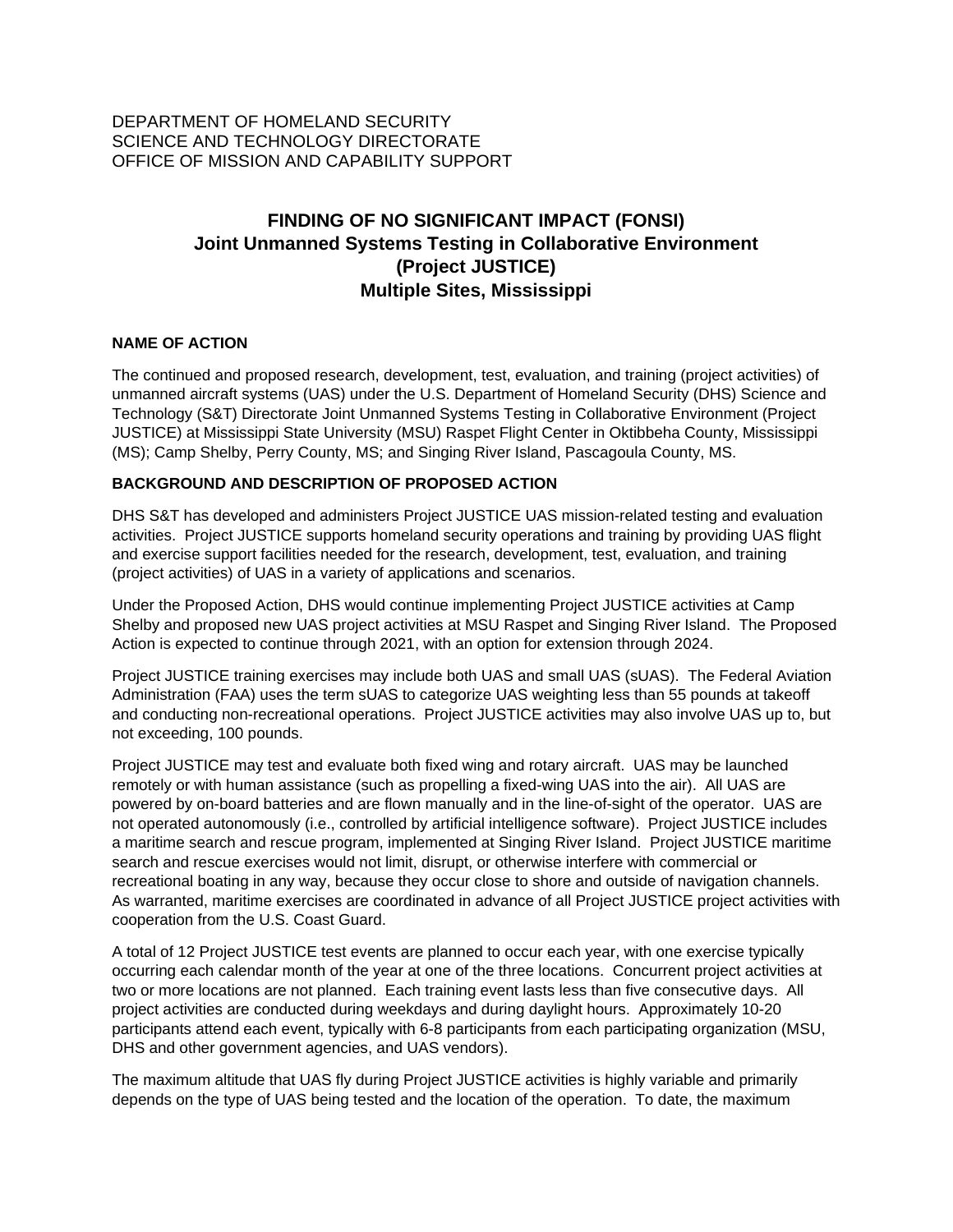altitude observed during Project JUSTICE activities is 400-feet above ground level (AGL). However, altitudes up to 6,000-feet AGL are accessible/attainable if needed for Project JUSTICE UAS evaluation operations.

Project JUSTICE test and evaluation scenarios have been developed in conjunction with MSU Raspet Flight Research Laboratory to research, develop, test, and evaluate third-party vendor UAS.

# **ALTERNATIVES**

DHS did not identify any reasonable alternatives to the Proposed Action. DHS did consider the No Action alternative, under which Project JUSTICE activities would cease. Under this alternative, DHS would not have an established program to effectively test UAS under specified controlled, conditions. Thus, the No Action alternative does not meet the purpose and need for the Proposed Action.

#### **ANTICIPATED ENVIRONMENTAL IMPACTS**

According to the analysis in the accompanying EA, referenced herein in its entirety, implementation of the Proposed Action would result in no significant environmental impacts of an adverse nature in any resource category, in particular: human health and safety; airspace management, biological resources, water resources, or cultural resources. Other than having a minor beneficial impact on socioeconomics through continued expenditures on testing programs, implementing the Proposed Action would not significantly affect existing conditions at any of the three Project JUSTICE test locations.

#### **IMPACT MINIMIZATION MEASURES**

Under Project JUSTICE, UAS undergo research, development, test, evaluation, and training activities. These project activities are continuously evaluated and reviewed for compliance with applicable environmental regulations, including airspace. Wildlife avoidance measures have been and continue to be performed at the Project JUSTICE test areas at all three locations where native wildlife is present. Additionally, at all three locations, measures used to ensure that potential adverse impacts remain insignificant include implementing existing pre-flight checklists to prevent impacts to avian wildlife, maintaining flight altitudes consistent with FAA requirements, and maintaining control of UAS through line-of-sight operations.

# **STAKEHOLDERS, ELECTED OFFICIALS, AND PUBLIC INVOLVEMENT**

The EA has been coordinated with appropriate stakeholders, including local, state, and federal agencies, and Native American Tribes, having an interest in the Proposed Action. Additionally, a Notice of Availability (NOA) was published on March 5, 2021, in the *Clarion-Ledger*, a daily print newspaper with circulation throughout Mississippi, announcing the availability of the Draft EA and opportunity to provide input about the Proposed Action during the subsequent 30-day comment period. DHS S&T also provided written letters to stakeholders and elected officials notifying them of the opportunity to review the EA and provide input during the same 30-day comment period. No comments on the Draft EA were received during the review period. The final EA was issued without further revision.

#### **FINDING OF NO SIGNIFICANT IMPACT**

The EA for this project was prepared according to the National Environmental Policy Act of 1969 (42 United States Code [U.S.C.] 4321 *et seq*.); the Council on Environmental Quality (CEQ), Regulations Implementing the Procedural Provisions of NEPA (40 Code of Federal Regulations [CFR] §§1500-1508); DHS Directive 023-01 Revision 01, Implementation of the National Environmental Policy Act (October 31, 2014); DHS Instruction Manual 023-01-01 Revision 01 (November 6, 2014); and other pertinent environmental statutes, regulations, and compliance requirements. The analyses described in the EA demonstrate that the Proposed Action would result in no significant impact on the environment. As a result, no additional analysis or documentation (i.e., Environmental Impact Statement) is required under NEPA (42 U.S.C. 4321 et seq.) or CEQ's Regulations Implementing the Procedural Provisions of NEPA